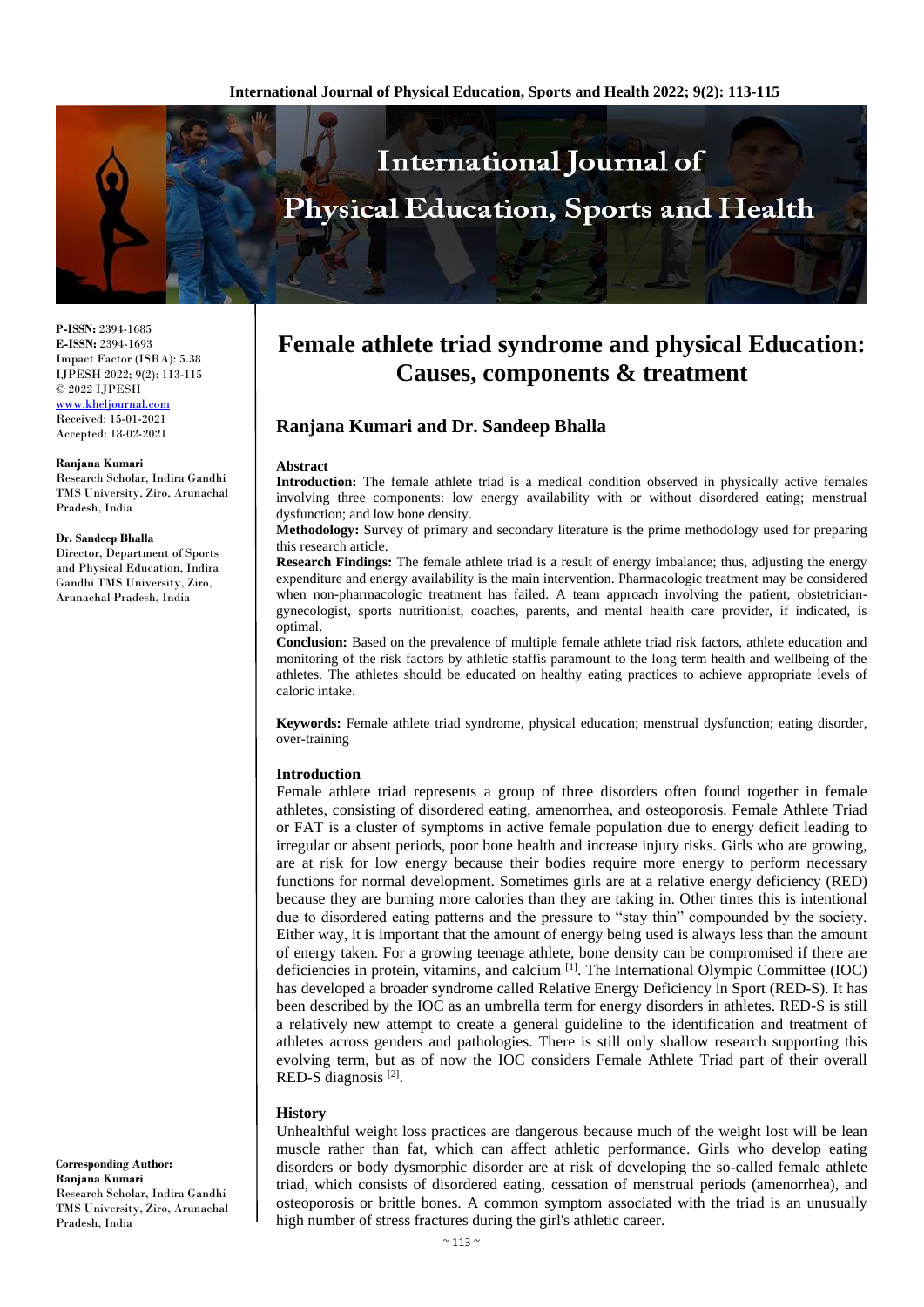International Journal of Physical Education, Sports and Health [http://www.kheljournal.com](http://www.kheljournal.com/)

The triad, which was first described in 1993, may have longterm consequences for a woman's health. Female athletes in their freshman year of college are reported to be at increased risk of developing the triad, particularly if it is their first experience of living away from home or they are having academic difficulties.

## **Symptoms, Components and Causes**

The female athlete triad is a medical condition observed in physically active females involving three components:

- low energy availability with or without disordered eating
- menstrual dysfunction
- low bone density

An individual does not need to show clinical manifestations of all three components of the female athlete triad simultaneously to be affected by the condition. Consequences of these clinical conditions may not be completely reversible, so prevention, early diagnosis, and intervention are critical. All athletes are at risk of the female athlete triad, regardless of body build or sport. All active females should be assessed for components of the triad and further evaluation should be performed if one or more components are identified. The obstetrician gynecologist has the opportunity to screen athletes for components of the female athlete triad at comprehensive visits for preventive care. Using the menstrual cycle as a vital sign is a useful tool for identifying athletes at risk of female athlete triad and should be an integral part of the pre-participatory sports physical.

Female Athlete Triad may be caused by one or more of several factors in each individual patient. Low Energy Availability is thought to be the primary cause of Female Athlete Triad. Energy Availability is the dietary energy left in the body after exercise is completed, or total dietary energy in (calories in) minus total exercise energy expended (calories out). Low energy availability is not synonymous with disordered eating. Other causes include restricted diet, disordered eating, genetic absorption problem.

Over-training is also a common factor in Female Athlete Triad. Over-training is engaging in repetitive stressful activity (>7 Met) for more than 60 min 6 days/week. Over-training can be the trigger for the pathology as working your body past a reasonable training schedule prevents it from being able to heal from previous training sessions. This increases metabolic demands and releases stress-related hormones that affect blood flow and is severe cases absorption of nutrients. Overtraining may prevent appropriate musculoskeletal recovery, perpetuate high levels of blood cortisol, and negatively affect energy absorption. These factors over time can cause cortical thinning of bones, pathological weakening of muscles and ligaments, and disrupt normal metabolic cycles. Over time the excess stress hormone and physical demand degrade the bone density of the athlete  $[3]$ .

#### **Myths and Realities about Female Athlete Triad Syndrome**

In educational settings either with groups or individual patients and clients, it is very important that the physical therapist be ready and able to discuss and clarify the following "myths" associated with the Female Athlete Triad:

**Myth:** It is OK to not menstruate.

**Reality:** If a female athlete has not had a period for 3 months or more, she needs to be seen by a physician.

**Myth:** Thinner is better for performance; "the less I weigh the better I perform."

**Reality:** Being under your ideal body weight likely means that you have lost muscle mass and may not perform to your optimal abilities. A strong body is best prepared for optimal performance.

**Myth:** It is acceptable to follow a low carbohydrate diet or exclude foods as an athlete.

**Reality:** Low carbohydrate diets are not appropriate for an athlete and will likely result in low energy availability. Also, avoiding certain food groups such as dairy products and rich sources of iron (e.g. red meat) may affect your bone health and training abilities.

**Myth:** Multiple stress fractures are typical when training.

**Reality:** This is likely your bones ineffectively dealing with stress placed on them and may be an indication of dietary or training errors. Impairment of bone remodeling is considered to be the origin of low BMD in adolescent athletes, which may contribute to the prevalence of stress reactions and stress fractures.

#### **Precaution and Prevention**

Early detection and prevention are necessary and hence it is important to educate and keep an update with school PE teachers, school nurses, mothers of highly athletic teenage girls, coaches, athletic trainers, dieticians, and Physical Therapists. One should also watch for indications of the female athlete triad, such as missing three or more menstrual periods; an unusual number of stress fractures; an excessive amount of time spent exercising or working out; a tendency to wear baggy or concealing clothes even in warm weather; and a restricted eating pattern. Adopting a vegetarian or vegan diet may indicate the onset of an eating disorder in a female athlete. It is tempting for parents to ignore female athlete triad and hope it goes away. But it requires help from a doctor and other health professionals. If your girl athlete child has signs and symptoms of female athlete triad, discuss your concerns with her and encourage her to seek treatment. If she refuses, you may need to mention your concern to a coach, teacher, or school nurse / doctor. Physical therapists frequently treat injured athletes and may have prolonged interactions with athletes depending on the length of the rehabilitation process. In addition to examination, assessment, and treatment of injuries, the role of the physical therapist includes prevention, and the promotion of health, wellness, and fitness.

There are things you can do to prevent the female athlete triad, especially if you are at risk:

- Eat a nutrient-rich, well-balanced diet.
- Exercise in moderate amounts.
- Get plenty of rest.
- Find ways to reduce stress.
- Talk to a doctor or counselor to get help.

#### **Treatment**

The female athlete triad is a disorder that should be taken seriously. Most cases require treatment. A doctor will talk to you about healthy eating habits and lifestyle choices. You may need to change your diet. A nutritionist can help create an eating plan that provides enough vitamins and nutrients. You also may need to change your exercise routine. If your